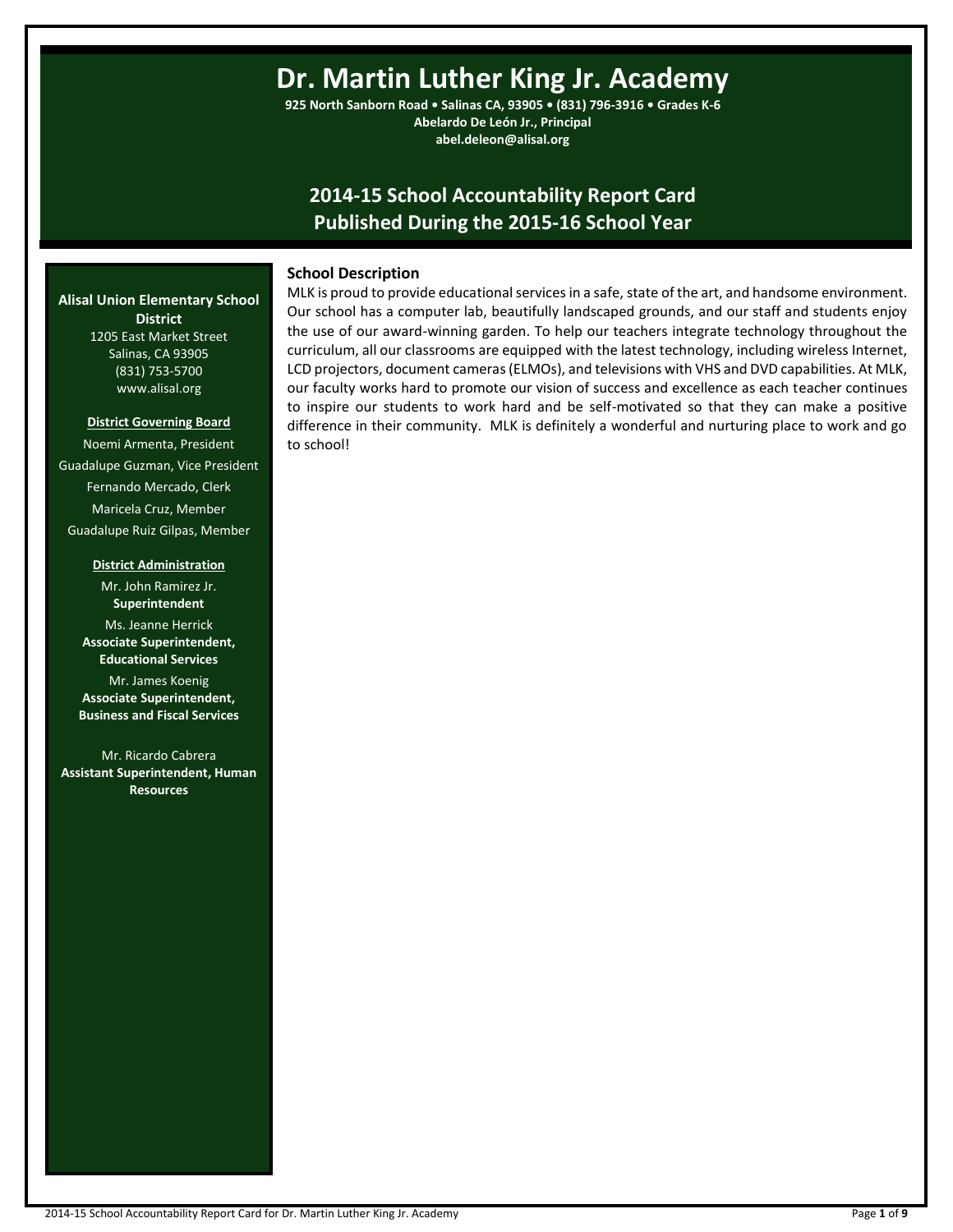# **About the SARC**

By February 1 of each year, every school in California is required by state law to publish a School Accountability Report Card (SARC). The SARC contains information about the condition and performance of each California public school. Under the Local Control Funding Formula (LCFF) all local educational agencies (LEAs) are required to prepare a Local Control Accountability Plan (LCAP), which describes how they intend to meet annual school-specific goals for all pupils, with specific activities to address state and local priorities. Additionally, data reported in an LCAP is to be consistent with data reported in the SARC.

- For more information about SARC requirements, see the California Department of Education (CDE) SARC Web page at http://www.cde.ca.gov/ta/ac/sa/.
- For more information about the LCFF or LCAP, see the CDE LCFF Web page at http://www.cde.ca.gov/fg/aa/lc/.
- For additional information about the school, parents/guardians and community members should contact the school at (831) 796-3916 or the district office.

| 2014-15 Student Enrollment by Grade Level |                           |  |  |  |
|-------------------------------------------|---------------------------|--|--|--|
| <b>Grade Level</b>                        | <b>Number of Students</b> |  |  |  |
| Kindergarten                              | 93                        |  |  |  |
| Grade 1                                   | 96                        |  |  |  |
| Grade 2                                   | 102                       |  |  |  |
| Grade 4                                   | 58                        |  |  |  |
| Grade 5                                   | 64                        |  |  |  |
| Grade 6                                   | 150                       |  |  |  |
| Total Enrollment                          | 563                       |  |  |  |

| 2014-15 Student Enrollment by Group |                                    |  |  |  |
|-------------------------------------|------------------------------------|--|--|--|
| Group                               | <b>Percent of Total Enrollment</b> |  |  |  |
| <b>Hispanic or Latino</b>           | 99.5                               |  |  |  |
| White                               | 0.5                                |  |  |  |
| Socioeconomically Disadvantaged     | 97.2                               |  |  |  |
| <b>English Learners</b>             | 91.7                               |  |  |  |
| <b>Students with Disabilities</b>   | 25                                 |  |  |  |

## **A. Conditions of Learning**

#### **State Priority: Basic**

The SARC provides the following information relevant to the Basic State Priority (Priority 1):

- Degree to which teachers are appropriately assigned and fully credentialed in the subject area and for the pupils they are teaching;
- Pupils have access to standards-aligned instructional materials; and
- School facilities are maintained in good repair.

| <b>Teacher Credentials</b>                         |           |       |           |  |  |  |
|----------------------------------------------------|-----------|-------|-----------|--|--|--|
| Dr. Martin Luther King Jr. Academy                 | $13 - 14$ | 14-15 | $15 - 16$ |  |  |  |
| <b>With Full Credential</b>                        | 20 out    | 19    | 24        |  |  |  |
| <b>Without Full Credential</b>                     | 0         | 1     | 1         |  |  |  |
| <b>Teaching Outside Subject Area of Competence</b> | 0         | 0     | O         |  |  |  |
| <b>Alisal Union Elementary School District</b>     | 13-14     | 14-15 | $15 - 16$ |  |  |  |
| <b>With Full Credential</b>                        |           |       | 328       |  |  |  |
| <b>Without Full Credential</b>                     |           |       | 44        |  |  |  |
| <b>Teaching Outside Subject Area of Competence</b> |           |       | Ω         |  |  |  |

| Teacher Misassignments and Vacant Teacher Positions at this School |  |  |  |  |  |  |
|--------------------------------------------------------------------|--|--|--|--|--|--|
| Dr. Martin Luther King Jr.<br>13-14<br>14-15<br>$15 - 16$          |  |  |  |  |  |  |
| Teachers of English Learners                                       |  |  |  |  |  |  |
| Total Teacher Misassignments                                       |  |  |  |  |  |  |
| <b>Vacant Teacher Positions</b>                                    |  |  |  |  |  |  |

\* "Misassignments" refers to the number of positions filled by teachers who lack legal authorization to teach that grade level, subject area, student group, etc. Total Teacher Misassignments includes the number of Misassignments of Teachers of English Learners.

# **Core Academic Classes Taught by Highly Qualified Teachers**

| 2014-15 Percent of Classes In Core Academic Subjects<br><b>Core Academic Classes Taught by Highly Qualified Teachers</b>                       |       |     |  |  |  |  |
|------------------------------------------------------------------------------------------------------------------------------------------------|-------|-----|--|--|--|--|
| <b>Taught by Highly</b><br><b>Not Taught by Highly</b><br><b>Location of Classes</b><br><b>Qualified Teachers</b><br><b>Qualified Teachers</b> |       |     |  |  |  |  |
| <b>This School</b>                                                                                                                             | 0.0   |     |  |  |  |  |
| <b>Districtwide</b>                                                                                                                            |       |     |  |  |  |  |
| <b>All Schools</b>                                                                                                                             | 100.0 | 0.0 |  |  |  |  |
| <b>High-Poverty Schools</b><br>100.0<br>0.0                                                                                                    |       |     |  |  |  |  |
| <b>Low-Poverty Schools</b>                                                                                                                     | n.n   | 0.O |  |  |  |  |

High-poverty schools are defined as those schools with student eligibility of approximately 40 percent or more in the free and reduced price meals program. Low-poverty schools are those with student eligibility of approximately 39 percent or less in the free and reduced price meals program.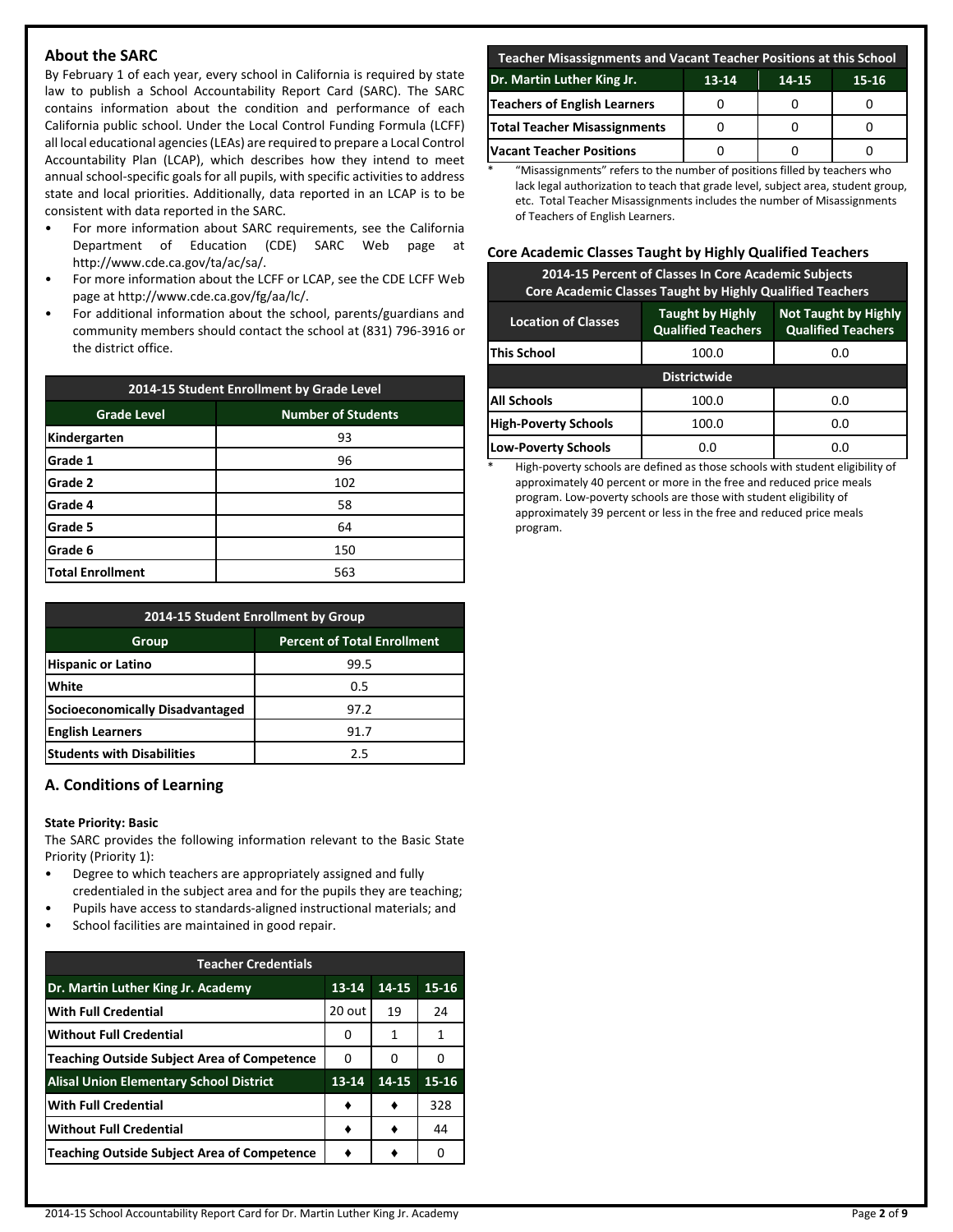## **Quality, Currency, Availability of Textbooks and Instructional Materials (School Year 2015-16)**

In order to support classroom professionals in teaching the Language Arts and Math Common Core State Standards, Engage NY curriculum, in both content areas was recommended and adopted as district curriculum. Both Engage NY Language Arts and Math were piloted and feedback from teachers attested to the ability of these common core resources to meet the requirements of the new common core state standards (CCSS).

In Language Arts:

K-1-2 continued to use Treasures to teach Foundational Skills and use the Engage NY Listening and Learning Domains to address the remaining standards. 3-6 used Engage NY solely to teach all Language Arts standards.

Because Engage NY is not yet available in Spanish, Bilingual Transference classrooms continued to use Tesoros and adapted it as needed to meet the common core state standards.

In Math:

At K-6, teachers used both the adopted Everyday Math curriculum and Engage NY Math, selecting one as their primary resource and the other as a secondary resource.

Bilingual Transference classrooms were able to use the Engage NY Math because student materials became available.

| <b>Textbooks and Instructional Materials</b><br>Year and month in which data were collected: 2014 |                                                                                                                 |                       |  |  |  |  |
|---------------------------------------------------------------------------------------------------|-----------------------------------------------------------------------------------------------------------------|-----------------------|--|--|--|--|
| <b>Core Curriculum Area</b>                                                                       | <b>Textbooks and Instructional Materials/Year of Adoption</b>                                                   |                       |  |  |  |  |
| <b>Reading/Language Arts</b>                                                                      | Engage New York Language Arts-Adopted 2014<br>McMillan / McGraw-Hill, Treasures-Adopted 2010                    |                       |  |  |  |  |
|                                                                                                   | The textbooks listed are from most recent adoption:<br>Percent of students lacking their own assigned textbook: | Yes<br>$\overline{0}$ |  |  |  |  |
| <b>Mathematics</b>                                                                                | Engage New York Math-Adopted 2014<br>McMillan / McGraw-Hill,<br>Every Day Math-Adopted 2012                     |                       |  |  |  |  |
|                                                                                                   | The textbooks listed are from most recent adoption:<br>Percent of students lacking their own assigned textbook: | Yes<br>$\overline{0}$ |  |  |  |  |
| Science                                                                                           | Delta Foss- (Kinder-5th grades) - Adopted 2007<br>McGraw-Hill- (6th grade) - Adopted 2006                       |                       |  |  |  |  |
|                                                                                                   | The textbooks listed are from most recent adoption:                                                             | Yes                   |  |  |  |  |
|                                                                                                   | Percent of students lacking their own assigned textbook:                                                        | 0                     |  |  |  |  |
| <b>History-Social Science</b>                                                                     | McGraw-Hill, Vistas-Adopted 2006                                                                                |                       |  |  |  |  |
|                                                                                                   | The textbooks listed are from most recent adoption:                                                             | Yes                   |  |  |  |  |
|                                                                                                   | Percent of students lacking their own assigned textbook:                                                        | $\Omega$              |  |  |  |  |

#### **School Facility Conditions and Planned Improvements (Most Recent Year)**

Our campus was built in 2002 and does not have any portable buildings currently in use. Our campus includes a computer lab, library and multipurpose Room. Our play area includes Four Squares, Hopscotch games, one play structure, basketball and volleyball courts and tetherball courts.

We have one day custodian and two night custodians who keep our facilities clean. This work force has provided us with a clean campus. Our cafeteria, classrooms, and rest rooms are cleaned daily. District maintenance staff takes care of the landscape and responds to requests for repair.

| <b>School Facility Good Repair Status (Most Recent Year)</b><br>Year and month in which data were collected: August, 2015 |      |                      |      |                                |  |
|---------------------------------------------------------------------------------------------------------------------------|------|----------------------|------|--------------------------------|--|
|                                                                                                                           |      | <b>Repair Status</b> |      | <b>Repair Needed and</b>       |  |
| <b>System Inspected</b>                                                                                                   | Good | <b>Fair</b>          | Poor | <b>Action Taken or Planned</b> |  |
| Systems:                                                                                                                  | х    |                      |      |                                |  |
| Gas Leaks, Mechanical/HVAC, Sewer                                                                                         |      |                      |      |                                |  |
| Interior:                                                                                                                 | ⋏    |                      |      |                                |  |
| <b>Interior Surfaces</b>                                                                                                  |      |                      |      |                                |  |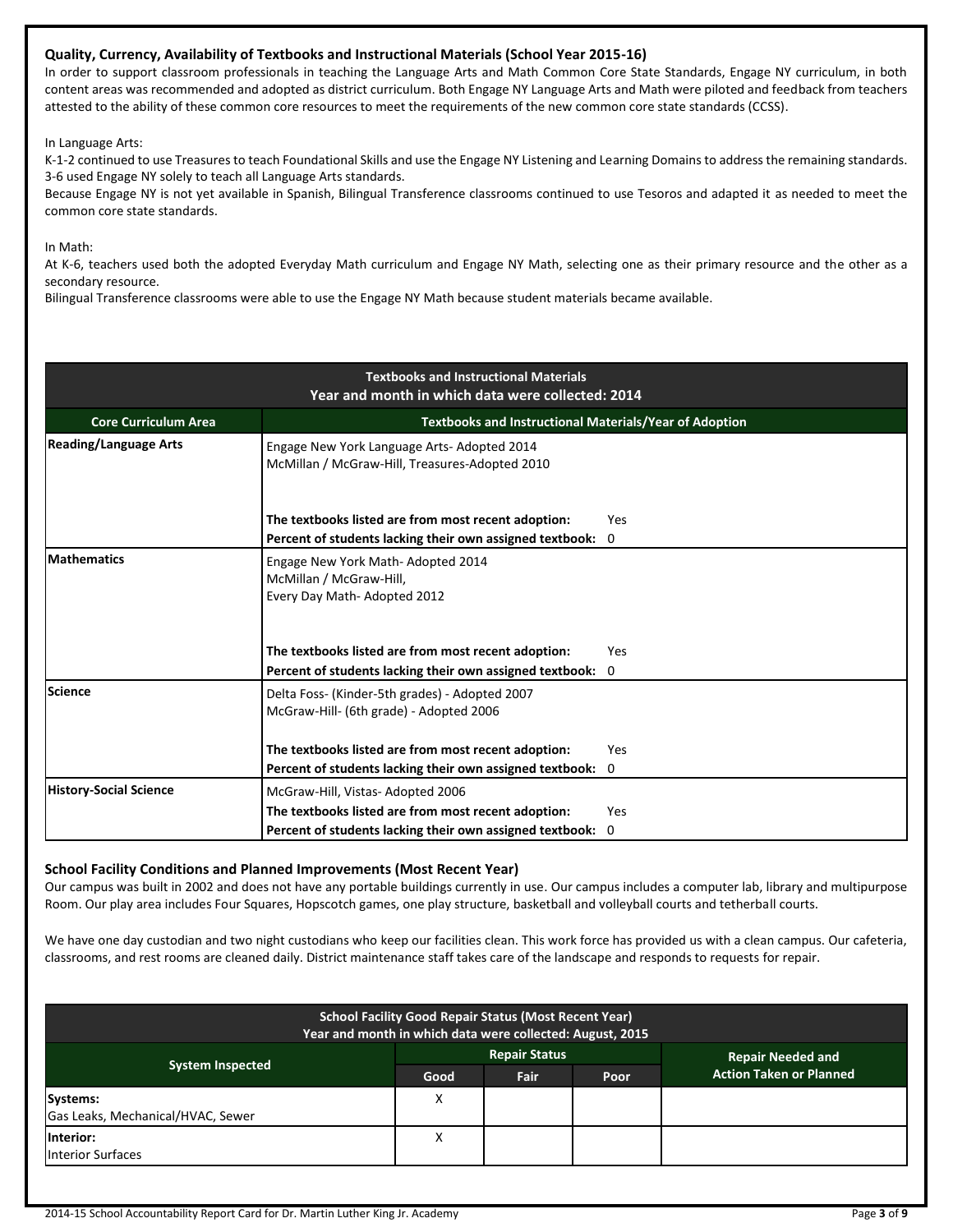| <b>School Facility Good Repair Status (Most Recent Year)</b><br>Year and month in which data were collected: August, 2015 |                       |      |                      |      |                                |
|---------------------------------------------------------------------------------------------------------------------------|-----------------------|------|----------------------|------|--------------------------------|
| <b>System Inspected</b>                                                                                                   |                       |      | <b>Repair Status</b> |      | <b>Repair Needed and</b>       |
|                                                                                                                           | Good                  |      | <b>Fair</b>          | Poor | <b>Action Taken or Planned</b> |
| <b>Cleanliness:</b><br>Overall Cleanliness, Pest/ Vermin Infestation                                                      | x                     |      |                      |      |                                |
| Electrical:<br>Electrical                                                                                                 | X                     |      |                      |      |                                |
| <b>Restrooms/Fountains:</b><br>Restrooms, Sinks/ Fountains                                                                | X                     |      |                      |      |                                |
| Safety:<br>Fire Safety, Hazardous Materials                                                                               | X                     |      |                      |      |                                |
| Structural:<br>Structural Damage, Roofs                                                                                   | X                     |      |                      |      |                                |
| External:<br>Playground/School Grounds, Windows/Doors/Gates/Fences                                                        | X                     |      |                      |      |                                |
| <b>Overall Rating</b>                                                                                                     | <b>Exemplary</b><br>x | Good | Fair                 | Poor |                                |

# **B. Pupil Outcomes**

#### **State Priority: Pupil Achievement**

The SARC provides the following information relevant to the State priority: Pupil Achievement (Priority 4):

- Statewide assessments (i.e., California Assessment of Student Performance and Progress [CAASPP], Science California Standards Tests); and
- The percentage of pupils who have successfully completed courses that satisfy the requirements for entrance to the University of California and the California State University, or career technical education sequences or programs of study

| <b>2014-15 CAASPP Results for All Students</b> |                                                                                       |                 |              |  |  |
|------------------------------------------------|---------------------------------------------------------------------------------------|-----------------|--------------|--|--|
| <b>Subject</b>                                 | Percent of Students Meeting or Exceeding the State Standards<br>$(grades 3-8 and 11)$ |                 |              |  |  |
|                                                | <b>School</b>                                                                         | <b>District</b> | <b>State</b> |  |  |
| lela                                           | 21                                                                                    | 20              | 44           |  |  |
| Math                                           | 10                                                                                    | 13              | 33           |  |  |

\* Percentages are not calculated when the number of students tested is ten or less, either because the number of students in this category is too small for statistical accuracy or to protect student privacy.

| <b>CAASPP Results for All Students - Three-Year Comparison</b> |                                                                                                     |    |                 |    |    |              |    |                                                       |    |
|----------------------------------------------------------------|-----------------------------------------------------------------------------------------------------|----|-----------------|----|----|--------------|----|-------------------------------------------------------|----|
|                                                                | Percent of Students Scoring at Proficient or Advanced<br>(meeting or exceeding the state standards) |    |                 |    |    |              |    |                                                       |    |
| <b>Subject</b>                                                 | School                                                                                              |    | <b>District</b> |    |    | <b>State</b> |    |                                                       |    |
|                                                                |                                                                                                     |    |                 |    |    |              |    | 12-13 13-14 14-15 12-13 13-14 14-15 12-13 13-14 14-15 |    |
| <b>Science</b>                                                 | 25                                                                                                  | 26 | 32              | 33 | 32 | 31           | 59 | 60                                                    | 56 |

\* Results are for grades 5, 8, and 10. Scores are not shown when the number of students tested is ten or less, either because the number of students in this category is too small for statistical accuracy or to protect student privacy.

| Grade | 2014-15 Percent of Students Meeting Fitness Standards |          |        |  |  |  |
|-------|-------------------------------------------------------|----------|--------|--|--|--|
| Level | 4 of $6$                                              | $5$ of 6 | 6 of 6 |  |  |  |
|       | 16.10                                                 | 6.50     | 6.50   |  |  |  |

Percentages are not calculated when the number of students tested is ten or less, either because the number of students in this category is too small for statistical accuracy or to protect student privacy.

|                                                                | 2014-15 CAASPP Results by Student Group                                |  |  |  |
|----------------------------------------------------------------|------------------------------------------------------------------------|--|--|--|
| Group                                                          | <b>Percent of Students Scoring at</b><br><b>Proficient or Advanced</b> |  |  |  |
|                                                                | Science (grades 5, 8, and 10)                                          |  |  |  |
| <b>All Students in the LEA</b>                                 | 31                                                                     |  |  |  |
| <b>All Student at the School</b>                               | 32                                                                     |  |  |  |
| <b>Male</b>                                                    | 28                                                                     |  |  |  |
| <b>Female</b>                                                  | 36                                                                     |  |  |  |
| <b>Hispanic or Latino</b>                                      | 33                                                                     |  |  |  |
| <b>White</b>                                                   |                                                                        |  |  |  |
| <b>Socioeconomically Disadvantaged</b>                         |                                                                        |  |  |  |
| <b>English Learners</b>                                        | 15                                                                     |  |  |  |
| <b>Students with Disabilities</b>                              | 31                                                                     |  |  |  |
| <b>Students Receiving Migrant</b><br><b>Education Services</b> |                                                                        |  |  |  |
| <b>Foster Youth</b>                                            |                                                                        |  |  |  |

Scores are not shown when the number of students tested is ten or less, either because the number of students in this category is too small for statistical accuracy or to protect student privacy.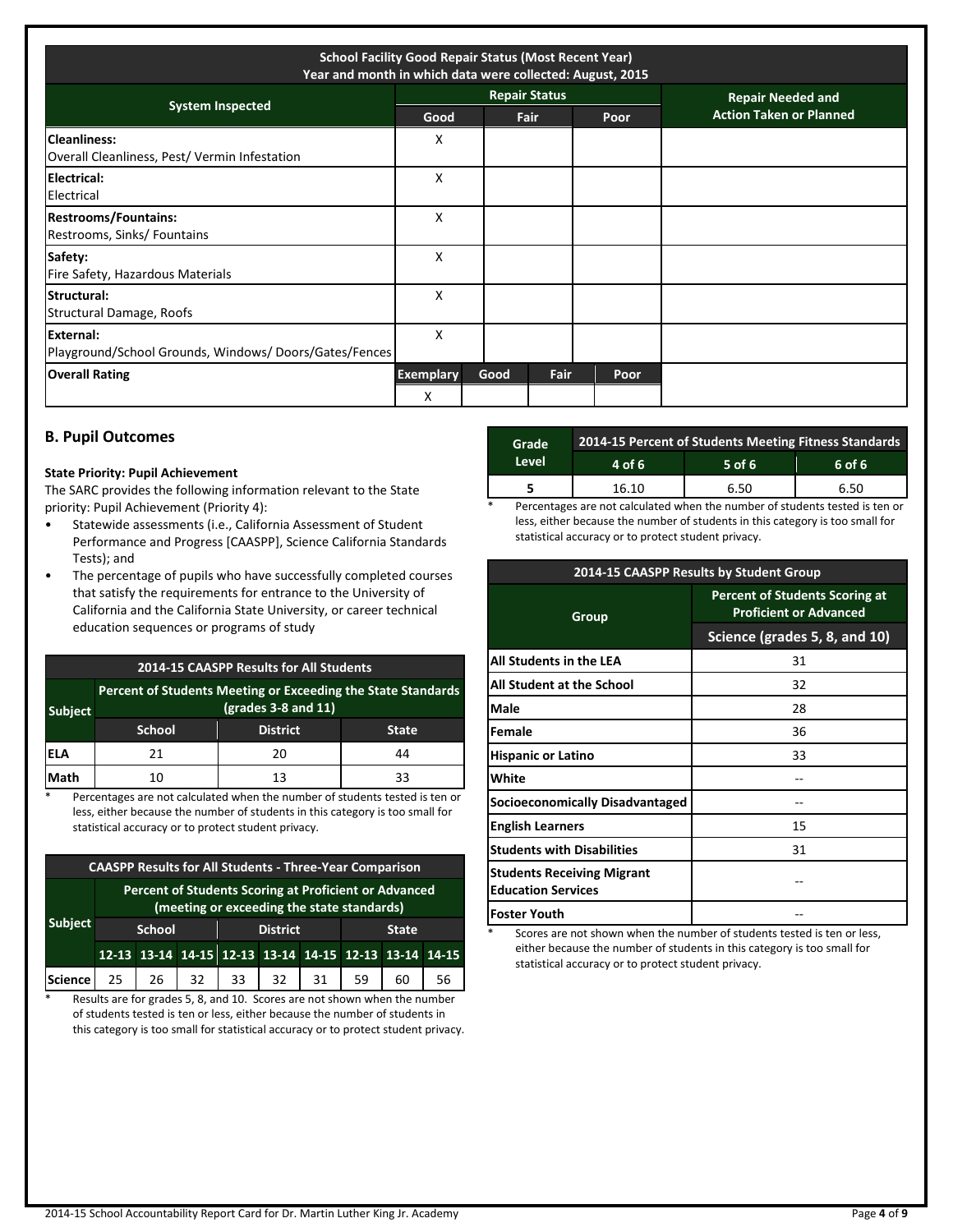| School Year 2014-15 CAASPP Assessment Results - English Language Arts (ELA)<br>Disaggregated by Student Groups, Grades Three through Eight and Eleven |       |                           |                |                            |                                   |                                      |                          |                                    |  |
|-------------------------------------------------------------------------------------------------------------------------------------------------------|-------|---------------------------|----------------|----------------------------|-----------------------------------|--------------------------------------|--------------------------|------------------------------------|--|
| <b>Student Group</b>                                                                                                                                  |       | <b>Number of Students</b> |                | <b>Percent of Students</b> |                                   |                                      |                          |                                    |  |
|                                                                                                                                                       | Grade | <b>Enrolled</b>           | <b>Tested</b>  | <b>Tested</b>              | <b>Standard</b><br><b>Not Met</b> | <b>Standard</b><br><b>Nearly Met</b> | <b>Standard</b><br>Met   | <b>Standard</b><br><b>Exceeded</b> |  |
| <b>All Students</b>                                                                                                                                   | 4     | 60                        | 56             | 93.3                       | 54                                | 25                                   | 14                       | $\overline{7}$                     |  |
|                                                                                                                                                       | 5     | 64                        | 63             | 98.4                       | 51                                | 29                                   | 17                       | 3                                  |  |
|                                                                                                                                                       | 6     | 153                       | 148            | 96.7                       | 43                                | 36                                   | 17                       | 3                                  |  |
| Male                                                                                                                                                  | 4     |                           | 35             | 58.3                       | 54                                | 29                                   | 9                        | 9                                  |  |
|                                                                                                                                                       | 5     |                           | 33             | 51.6                       | 61                                | 27                                   | 9                        | 3                                  |  |
|                                                                                                                                                       | 6     |                           | 77             | 50.3                       | 42                                | 42                                   | 13                       | 3                                  |  |
| Female                                                                                                                                                | 4     |                           | 21             | 35.0                       | 52                                | 19                                   | 24                       | 5                                  |  |
|                                                                                                                                                       | 5     |                           | 30             | 46.9                       | 40                                | 30                                   | 27                       | 3                                  |  |
|                                                                                                                                                       | 6     |                           | 71             | 46.4                       | 45                                | 30                                   | 21                       | 4                                  |  |
| <b>Filipino</b>                                                                                                                                       | 4     |                           | $\pmb{0}$      | $0.0\,$                    | $\overline{\phantom{a}}$          | $\sim$                               | $\sim$                   | $\overline{\phantom{a}}$           |  |
| <b>Hispanic or Latino</b>                                                                                                                             | 4     |                           | 56             | 93.3                       | 54                                | 25                                   | 14                       | $\overline{7}$                     |  |
|                                                                                                                                                       | 5     |                           | 61             | 95.3                       | 49                                | 30                                   | 18                       | 3                                  |  |
|                                                                                                                                                       | 6     |                           | 148            | 96.7                       | 43                                | 36                                   | 17                       | 3                                  |  |
| White                                                                                                                                                 | 5     |                           | $\mathbf{1}$   | $1.6\,$                    | Ξ.                                | Ξ.                                   | $\overline{\phantom{a}}$ | $\overline{\phantom{a}}$           |  |
| <b>Two or More Races</b>                                                                                                                              | 4     |                           | $\pmb{0}$      | $0.0\,$                    | $\overline{\phantom{a}}$          | $\sim$                               | $\overline{\phantom{a}}$ | $\sim$                             |  |
| <b>Socioeconomically Disadvantaged</b>                                                                                                                | 4     |                           | 52             | 86.7                       | 56                                | 27                                   | 12                       | 6                                  |  |
|                                                                                                                                                       | 5     |                           | 62             | 96.9                       | 52                                | 29                                   | 16                       | 3                                  |  |
|                                                                                                                                                       | 6     |                           | 145            | 94.8                       | 43                                | 36                                   | 17                       | 3                                  |  |
| <b>English Learners</b>                                                                                                                               | 4     |                           | 48             | 80.0                       | 60                                | 25                                   | 8                        | 6                                  |  |
|                                                                                                                                                       | 5     |                           | 33             | 51.6                       | 79                                | 18                                   | 3                        | 0                                  |  |
|                                                                                                                                                       | 6     |                           | 92             | 60.1                       | 60                                | 34                                   | 7                        | 0                                  |  |
| <b>Students with Disabilities</b>                                                                                                                     | 5     |                           | 3              | 4.7                        | $\overline{\phantom{a}}$          | $\overline{\phantom{a}}$             |                          | $- -$                              |  |
|                                                                                                                                                       | 6     |                           | 5              | 3.3                        | $-$                               | $\overline{\phantom{a}}$             | $-$                      | $\overline{\phantom{a}}$           |  |
| <b>Students Receiving Migrant Education</b><br><b>Services</b>                                                                                        | 4     |                           | $\mathbf{1}$   | 1.7                        | $\overline{a}$                    |                                      |                          | $-$                                |  |
|                                                                                                                                                       | 5     |                           | $\overline{2}$ | 3.1                        |                                   |                                      |                          |                                    |  |
|                                                                                                                                                       | 6     |                           | 8              | 5.2                        |                                   |                                      |                          | $- -$                              |  |
| <b>Foster Youth</b>                                                                                                                                   | 4     |                           |                |                            |                                   |                                      |                          |                                    |  |
|                                                                                                                                                       | 5     |                           |                |                            |                                   |                                      |                          | --                                 |  |
|                                                                                                                                                       | 6     |                           |                |                            |                                   |                                      |                          | --                                 |  |

Double dashes (--) appear in the table when the number of students is ten or less, either because the number of students in this category is too small for statistical accuracy or to protect student privacy. The number of students tested includes students that did not receive a score; however, the number of students tested is not the number that was used to calculate the achievement level percentages. The achievement level percentages are calculated using students with scores.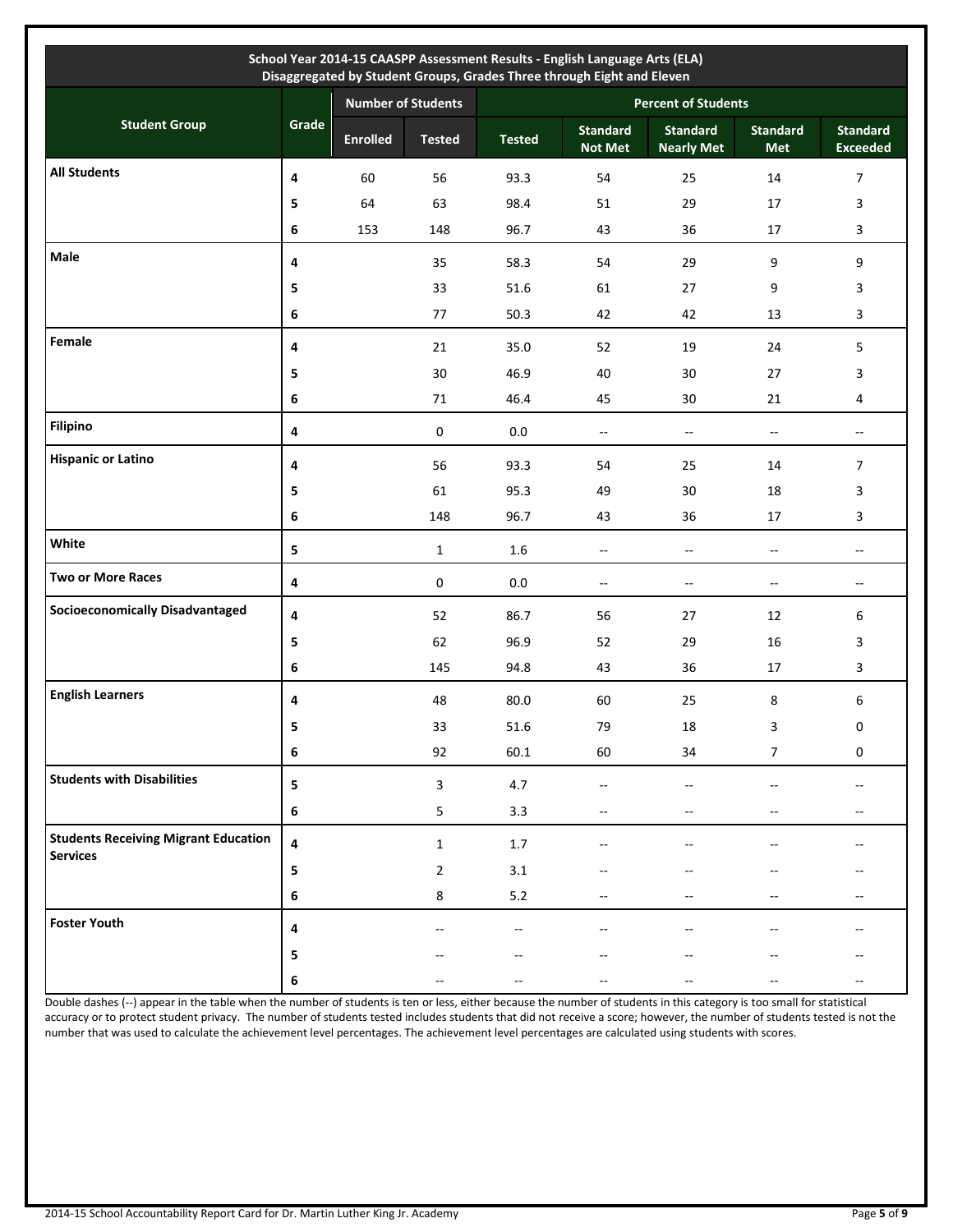| School Year 2014-15 CAASPP Assessment Results - Mathematics<br>Disaggregated by Student Groups, Grades Three through Eight and Eleven |           |                 |                           |                            |                                   |                                      |                               |                                                     |  |
|---------------------------------------------------------------------------------------------------------------------------------------|-----------|-----------------|---------------------------|----------------------------|-----------------------------------|--------------------------------------|-------------------------------|-----------------------------------------------------|--|
|                                                                                                                                       |           |                 | <b>Number of Students</b> | <b>Percent of Students</b> |                                   |                                      |                               |                                                     |  |
| <b>Student Group</b>                                                                                                                  | Grade     | <b>Enrolled</b> | <b>Tested</b>             | <b>Tested</b>              | <b>Standard</b><br><b>Not Met</b> | <b>Standard</b><br><b>Nearly Met</b> | <b>Standard</b><br><b>Met</b> | <b>Standard</b><br><b>Exceeded</b>                  |  |
| <b>All Students</b>                                                                                                                   | 4         | 60              | 58                        | 96.7                       | 45                                | 40                                   | 12                            | 3                                                   |  |
|                                                                                                                                       | 5         | 64              | 63                        | 98.4                       | 60                                | 30                                   | 8                             | $\overline{2}$                                      |  |
|                                                                                                                                       | 6         | 153             | 149                       | 97.4                       | 60                                | 31                                   | 6                             | $\overline{2}$                                      |  |
| Male                                                                                                                                  | 4         |                 | 35                        | 58.3                       | 37                                | 46                                   | 11                            | 6                                                   |  |
|                                                                                                                                       | 5         |                 | 33                        | 51.6                       | 70                                | 21                                   | 9                             | 0                                                   |  |
|                                                                                                                                       | 6         |                 | 77                        | 50.3                       | 56                                | 38                                   | 4                             | 3                                                   |  |
| Female                                                                                                                                | 4         |                 | 23                        | 38.3                       | 57                                | 30                                   | 13                            | 0                                                   |  |
|                                                                                                                                       | 5         |                 | 30                        | 46.9                       | 50                                | 40                                   | $\overline{7}$                | 3                                                   |  |
|                                                                                                                                       | 6         |                 | 72                        | 47.1                       | 65                                | 24                                   | 8                             | $\mathbf{1}$                                        |  |
| <b>Filipino</b>                                                                                                                       | 4         |                 | $\mathbf{1}$              | 1.7                        | $\overline{\phantom{a}}$          | $\sim$                               | $\overline{\phantom{a}}$      | $\overline{\phantom{a}}$                            |  |
| <b>Hispanic or Latino</b>                                                                                                             | 4         |                 | 57                        | 95.0                       | 46                                | 39                                   | 12                            | 4                                                   |  |
|                                                                                                                                       | 5         |                 | 61                        | 95.3                       | 59                                | 31                                   | 8                             | $\overline{2}$                                      |  |
|                                                                                                                                       | 6         |                 | 149                       | 97.4                       | 60                                | 31                                   | 6                             | $\overline{2}$                                      |  |
| White                                                                                                                                 | 5         |                 | $\mathbf{1}$              | $1.6\,$                    | Ξ.                                | $\overline{\phantom{a}}$             | --                            | $\overline{a}$                                      |  |
| <b>Two or More Races</b>                                                                                                              | $\pmb{4}$ |                 | $\mathbf 0$               | $0.0\,$                    | $\overline{\phantom{a}}$          | $\overline{\phantom{a}}$             | --                            | $\overline{\phantom{a}}$                            |  |
| <b>Socioeconomically Disadvantaged</b>                                                                                                | 4         |                 | 52                        | 86.7                       | 46                                | 38                                   | 12                            | 4                                                   |  |
|                                                                                                                                       | 5         |                 | 62                        | 96.9                       | 61                                | 31                                   | 6                             | 2                                                   |  |
|                                                                                                                                       | 6         |                 | 146                       | 95.4                       | 61                                | 30                                   | 6                             | $\overline{2}$                                      |  |
| <b>English Learners</b>                                                                                                               | 4         |                 | 50                        | 83.3                       | 50                                | 40                                   | 6                             | 4                                                   |  |
|                                                                                                                                       | 5         |                 | 33                        | 51.6                       | 82                                | 15                                   | 3                             | 0                                                   |  |
|                                                                                                                                       | $\bf 6$   |                 | 94                        | 61.4                       | 77                                | 18                                   | 4                             | $\mathbf 0$                                         |  |
| <b>Students with Disabilities</b>                                                                                                     | 5         |                 | $\overline{\mathbf{3}}$   | 4.7                        | --                                |                                      |                               | $\hspace{0.05cm} -\hspace{0.05cm} -\hspace{0.05cm}$ |  |
|                                                                                                                                       | 6         |                 | 5                         | 3.3                        |                                   |                                      |                               | $- -$                                               |  |
| <b>Students Receiving Migrant Education</b><br><b>Services</b>                                                                        | 4         |                 | $\mathbf{1}$              | $1.7\,$                    |                                   |                                      |                               |                                                     |  |
|                                                                                                                                       | 5         |                 | $\overline{2}$            | 3.1                        |                                   |                                      |                               |                                                     |  |
|                                                                                                                                       | 6         |                 | $10\,$                    | $6.5\,$                    |                                   |                                      |                               | $-$                                                 |  |
| <b>Foster Youth</b>                                                                                                                   | 4         |                 |                           |                            |                                   |                                      |                               |                                                     |  |
|                                                                                                                                       | 5         |                 |                           |                            |                                   |                                      |                               |                                                     |  |
|                                                                                                                                       | 6         |                 |                           |                            |                                   |                                      |                               |                                                     |  |

Double dashes (--) appear in the table when the number of students is ten or less, either because the number of students in this category is too small for statistical accuracy or to protect student privacy. The number of students tested includes students that did not receive a score; however, the number of students tested is not the number that was used to calculate the achievement level percentages. The achievement level percentages are calculated using students with scores.

# **C. Engagement**

#### **State Priority: Parental Involvement**

- The SARC provides the following information relevant to the Parental Involvement State Priority (Priority 3):
- Efforts the school district makes to seek parent input in making decisions for the school district and each schoolsite.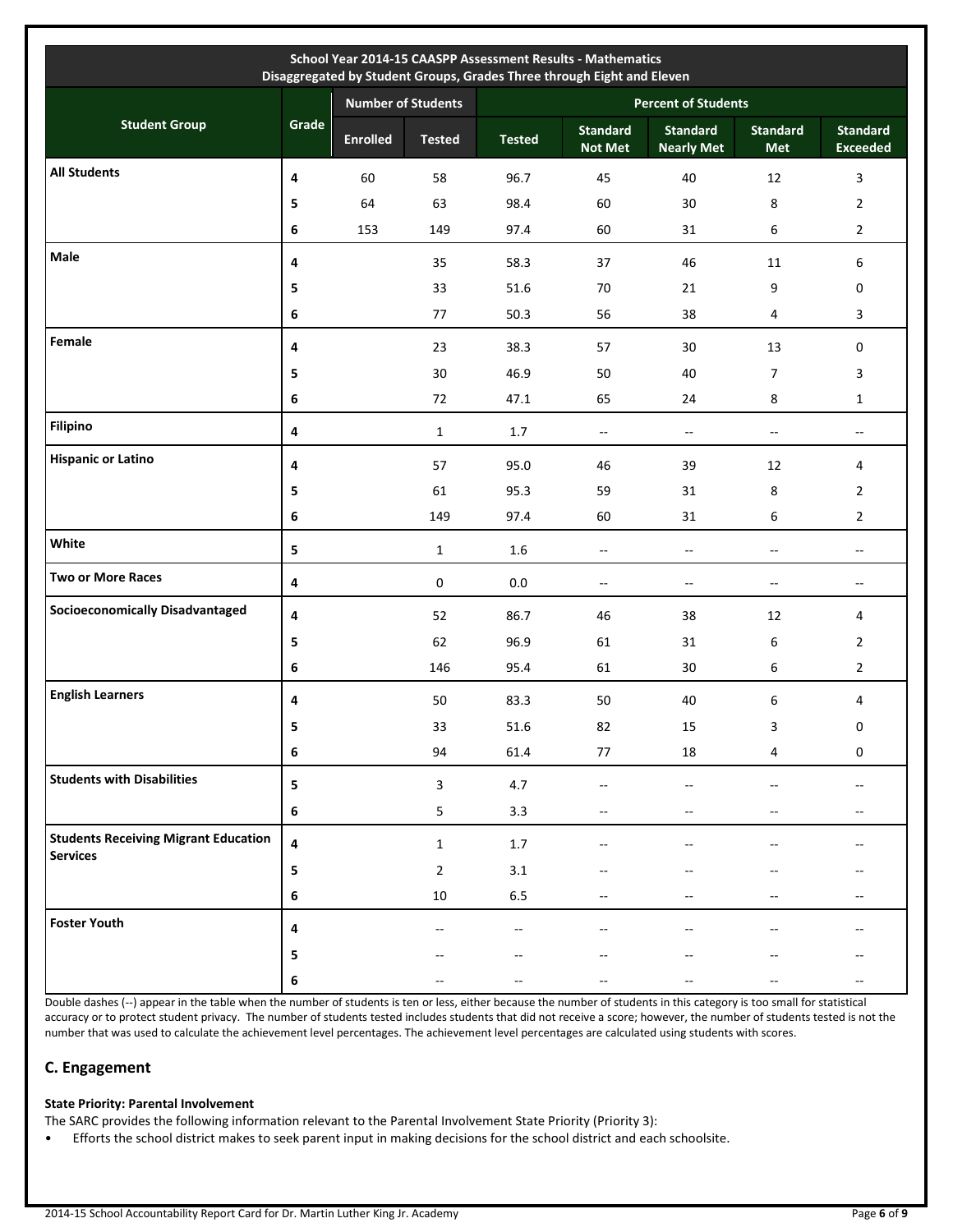#### **Opportunities for Parental Involvement**

During the 2014-2015 school year parents were giving multiple opportunities to participate in their children's education. These opportunities included attending school wide meetings, sporting events, or via academic awards assemblies. Some of the meetings included the following:

- Ameri-Corps tutors, collaborated to plan a Family Reading Night in the Spring of 2015, all parents were invited to attend with their children;
- Parents served on our School Site Council and the English Language Advisory Committee; and were able to make decisions about what was best for our school;
- Parents attended district led meetings to give input on issues that affected Dr. Martin Luther King Jr. Academy, i.e. facilities master plan meeting, Local Control Funding Formula Meeting, and annual Title I Meeting

In an effort to celebrate student athletic, and academic successes, all parents were invited to participate in the following:

- Back-to-School Night in the fall and Open House in the spring;
- Monthly Student of the Month awards ceremonies;
- Accelerated Reader Trimester Awards Assemblies;
- Weekend athletic games, and Sports Awards Assemblies;

Opportunity to join the The Parent Teacher Club was available at all times, the PTC assisted with student activities after school, as well as instrumental in raising funds to provide additional resources for our students at Dr. Martin Luther King Jr. Academy.

For parent involvement opportunities, please contact Mr. Abelardo De León Jr., Principal at (831) 796-3916.

#### **State Priority: School Climate**

The SARC provides the following information relevant to the School Climate State Priority (Priority 6):

• Pupil suspension rates, pupil expulsion rates; and other local measures on the sense of safety.

#### **School Safety Plan**

Campus supervisors monitor the school grounds before and after school, at recesses, and at lunchtime. Additionally, during the morning recess, two teachers per grade level are assigned to assist with student supervision. Teachers regularly review the rules for safe, responsible behavior. All visitors are required to sign in at the office, where they receive a visitor's badge.

The last revision of our School Safety Plan was completed in the 2014-2015 school year, this revision was presented to parents during a School Site Council meeting in the Spring of 2015. The plan includes procedures for emergencies, exit routes, and inventories of emergency supplies. We make the plan available in the school office, and it is reviewed with all staff at our first staff meeting. Drills for fire, earthquake, and lockdowns are held on a monthly basis. Training for all staff members on emergency preparedness takes place on a regular basis.

School staff received training on on Positive Behavior and Interventional Supports, PBIS, a school wide discipline plan designed to reward positive student behavior. A PBIS Committee was established to continue to monitor implementation, as well as providing professional development for fellow staff members.

| <b>Suspensions and Expulsions</b> |         |         |         |  |  |  |  |
|-----------------------------------|---------|---------|---------|--|--|--|--|
| <b>School</b>                     | 2012-13 | 2013-14 | 2014-15 |  |  |  |  |
| <b>Suspensions Rate</b>           | 1.28    | 2.33    | 0.16    |  |  |  |  |
| <b>Expulsions Rate</b>            | 0.00    | 0.00    | 0.00    |  |  |  |  |
| <b>District</b>                   | 2012-13 | 2013-14 | 2014-15 |  |  |  |  |
| <b>Suspensions Rate</b>           | 2.05    | 1.92    | 1.10    |  |  |  |  |
| <b>Expulsions Rate</b>            | 0.00    | 0.00    | 0.00    |  |  |  |  |
| <b>State</b>                      | 2012-13 | 2013-14 | 2014-15 |  |  |  |  |
| <b>Suspensions Rate</b>           | 5.07    | 4.36    | 3.80    |  |  |  |  |
| <b>Expulsions Rate</b>            | 0.13    | 0.10    | 0.09    |  |  |  |  |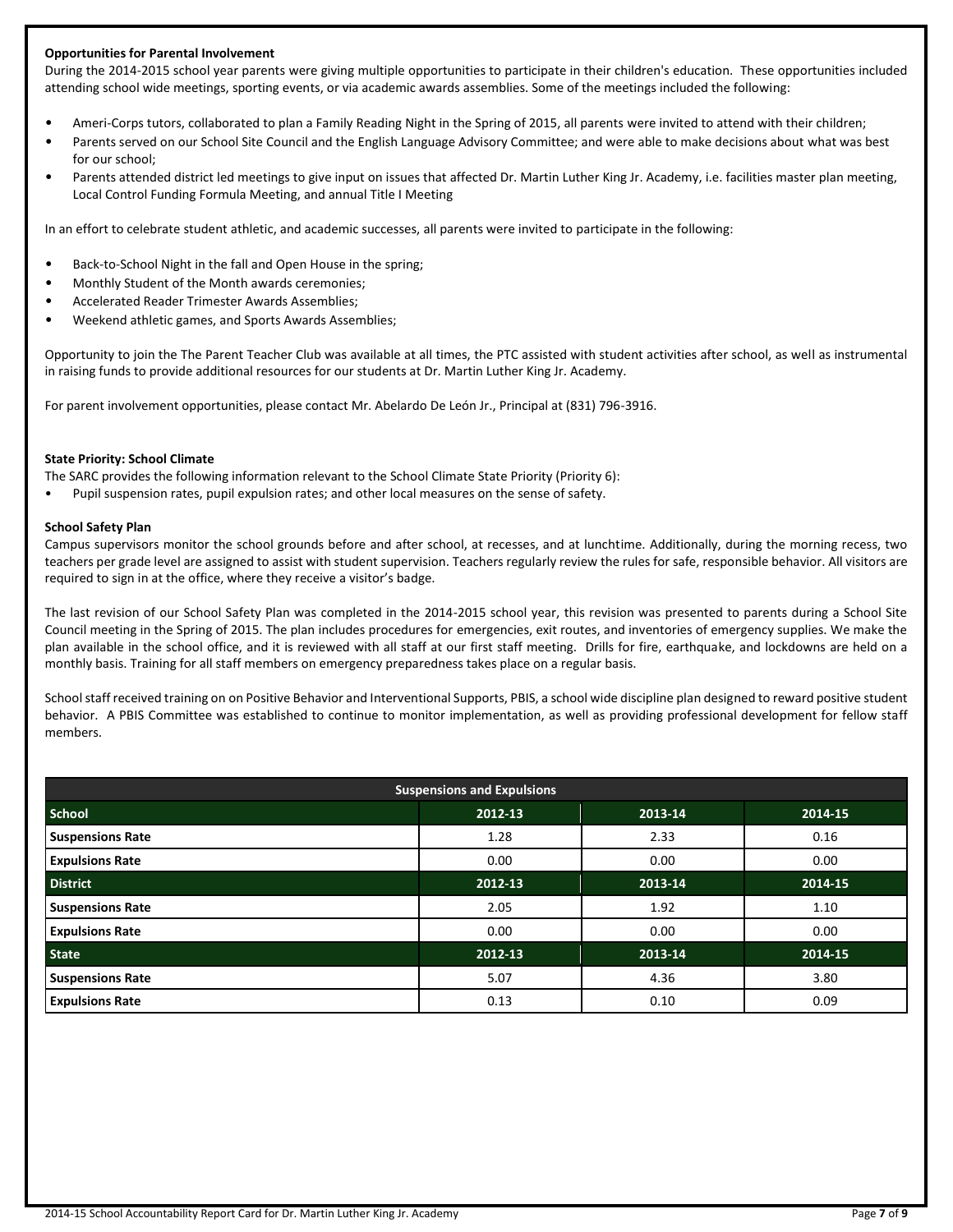# **D. Other SARC Information**

The information in this section is required to be in the SARC but is not included in the state priorities for LCFF.

| 2014-15 Adequate Yearly Progress Overall and by Criteria |                    |                 |              |  |  |  |  |  |
|----------------------------------------------------------|--------------------|-----------------|--------------|--|--|--|--|--|
| <b>AYP Criteria</b>                                      | <b>School</b>      | <b>District</b> | <b>State</b> |  |  |  |  |  |
| <b>English Language Arts</b>                             |                    |                 |              |  |  |  |  |  |
| <b>Met Participation Rate</b>                            | Yes                | Yes             | Yes          |  |  |  |  |  |
| <b>Met Percent Proficient</b>                            | N/A                | N/A<br>N/A      |              |  |  |  |  |  |
|                                                          | <b>Mathematics</b> |                 |              |  |  |  |  |  |
| <b>Met Participation Rate</b>                            | Yes                | Yes             | Yes          |  |  |  |  |  |
| <b>Met Percent Proficient</b>                            | N/A                | N/A             | N/A          |  |  |  |  |  |
| Made AYP Overall                                         | Yes                | Yes             | Yes          |  |  |  |  |  |
| <b>Met Attendance Rate</b>                               | Yes                | Yes             | Yes          |  |  |  |  |  |
| <b>Met Graduation Rate</b>                               | N/A                | N/A             | Yes          |  |  |  |  |  |

| 2015-16 Federal Intervention Program                      |           |  |  |  |  |  |  |
|-----------------------------------------------------------|-----------|--|--|--|--|--|--|
| <b>Indicator</b><br><b>School</b>                         |           |  |  |  |  |  |  |
| <b>Program Improvement Status</b>                         | In PI     |  |  |  |  |  |  |
| <b>First Year of Program Improvement</b>                  | 2004-2005 |  |  |  |  |  |  |
| Year in Program Improvement                               | Year 3    |  |  |  |  |  |  |
| <b>Number of Schools Currently in Program Improvement</b> | 8         |  |  |  |  |  |  |
| Percent of Schools Currently in Program Improvement       | 66.7      |  |  |  |  |  |  |
|                                                           |           |  |  |  |  |  |  |

| Average Class Size and Class Size Distribution (Elementary) |         |         |         |                              |   |  |                                                                         |   |   |       |   |  |
|-------------------------------------------------------------|---------|---------|---------|------------------------------|---|--|-------------------------------------------------------------------------|---|---|-------|---|--|
|                                                             |         |         |         | <b>Number of Classrooms*</b> |   |  |                                                                         |   |   |       |   |  |
| <b>Average Class Size</b>                                   |         |         |         | $1 - 20$                     |   |  | 21-32                                                                   |   |   | $33+$ |   |  |
| Grade                                                       | 2012-13 | 2013-14 | 2014-15 |                              |   |  | 2012-13 2013-14 2014-15 2012-13 2013-14 2014-15 2012-13 2013-14 2014-15 |   |   |       |   |  |
| К                                                           | 30      | 26      | 31      |                              |   |  | 2                                                                       | 4 | 3 |       |   |  |
|                                                             |         | 26      | 24      |                              |   |  |                                                                         | 4 | 4 |       |   |  |
|                                                             |         |         | 25      |                              |   |  |                                                                         |   | 4 |       |   |  |
| 4                                                           | 32      | 33      | 29      |                              |   |  | 4                                                                       |   | 2 |       | 2 |  |
| 5                                                           | 32      | 31      | 32      |                              | 1 |  | 4                                                                       |   | 2 | 1     | 4 |  |
| 6                                                           | 31      | 32      | 30      |                              |   |  | 4                                                                       | 4 | 4 |       |   |  |
| Other                                                       | 14      |         |         |                              |   |  |                                                                         |   |   |       |   |  |

| <b>Academic Counselors and Other Support Staff at this School</b> |    |  |  |  |  |  |  |
|-------------------------------------------------------------------|----|--|--|--|--|--|--|
| <b>Number of Full-Time Equivalent (FTE)</b>                       |    |  |  |  |  |  |  |
| <b>Academic Counselor</b>                                         | n  |  |  |  |  |  |  |
| <b>Counselor (Social/Behavioral or Career Development)</b>        | 1  |  |  |  |  |  |  |
| Library Media Teacher (Librarian)                                 | 1  |  |  |  |  |  |  |
| Library Media Services Staff (Paraprofessional)                   | .5 |  |  |  |  |  |  |
| Psychologist                                                      | .5 |  |  |  |  |  |  |
| <b>Social Worker</b>                                              | Ω  |  |  |  |  |  |  |
| <b>Nurse</b>                                                      | O  |  |  |  |  |  |  |
| Speech/Language/Hearing Specialist                                | .5 |  |  |  |  |  |  |
| <b>Resource Specialist</b>                                        | 1  |  |  |  |  |  |  |
| Other                                                             | 1  |  |  |  |  |  |  |
| <b>Average Number of Students per Staff Member</b>                |    |  |  |  |  |  |  |
| <b>Academic Counselor</b>                                         |    |  |  |  |  |  |  |

One Full Time Equivalent (FTE) equals one staff member working full time; one FTE could also represent two staff members who each work 50 percent of full time.

#### **Professional Development provided for Teachers**

The major areas of professional development for teachers in the district for 2014-2015 included the following:

- Standards-based planning for instruction, learning and assessment, focused on Common Core State Standards, CCSS;
- 1:1 Technology Implementation (laptops);
- Explicit Direct Instruction;
- Bilingual Transference (for teachers facilitating Alternative Bilingual Education classes);
- Lesson Design and Engagement;
- Coaching Cycles (for Academic Coaches);
- Implementation of System 44 Program;
- Implementation of Engage NY ELA, and Engage NY Math;
- Learning Walks.

Professional development specific to Dr. Martin Luther King Jr. Academy included the following:

- -High Leverage Strategies for CELDT preparation
- Evidence Based Questioning, and Close Reading strategies to support reading during the SBAC

Professional development was delivered through grade level sessions during regular work days with release time for classroom teachers during Grade Level Team collaboration meetings, GLTs.

Teachers were supported during implementation by the site's Academic Coach.